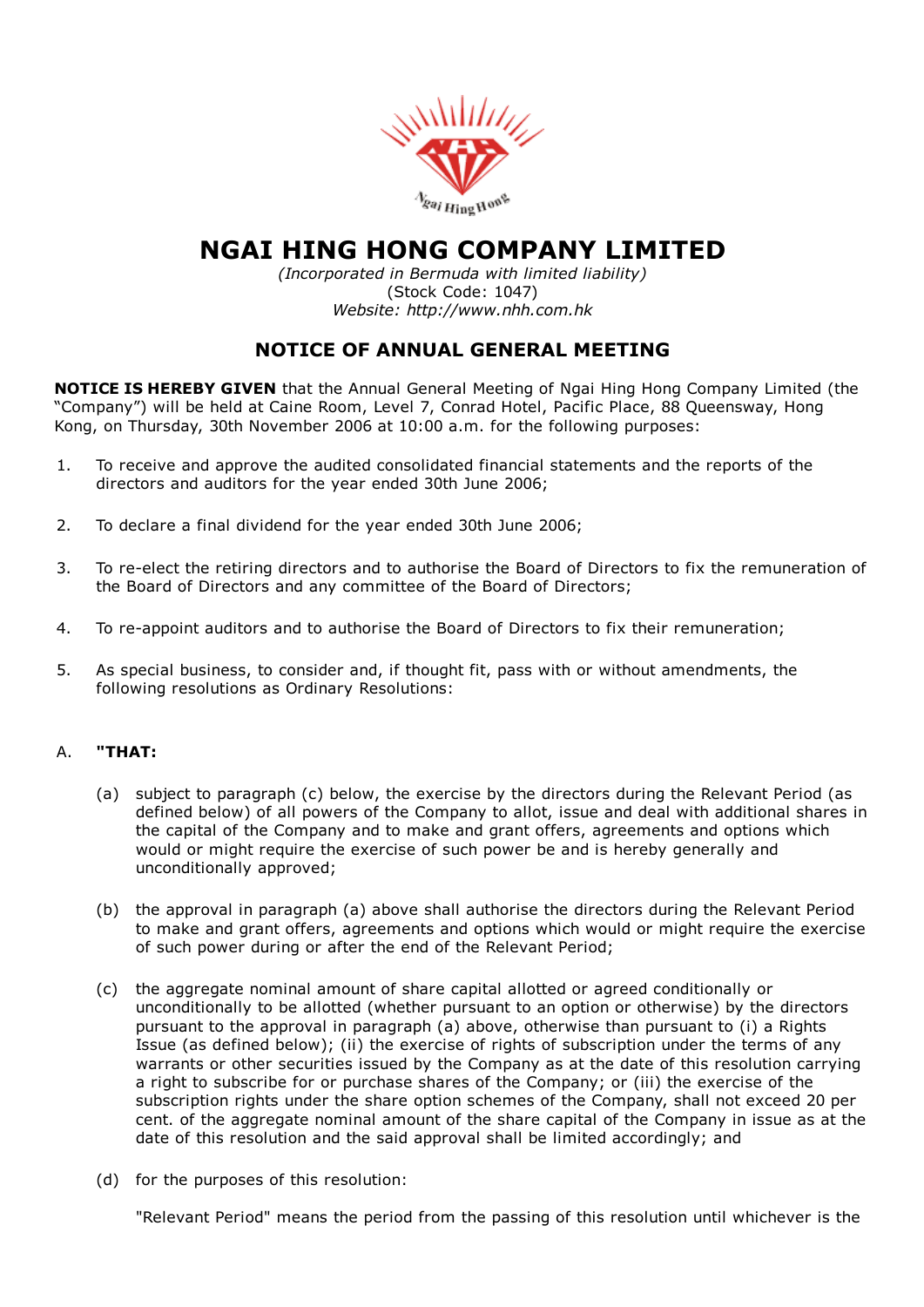earliest of:

- (i) the conclusion of the next annual general meeting of the Company;
- (ii) the expiration of the period within which the next annual general meeting of the Company is required by the Bye-Laws of the Company or any applicable law to be held; or
- (iii) the revocation or variation of the authority given under this resolution by an ordinary resolution of the shareholders of the Company in general meeting ; and

"Rights Issue" means an offer of shares open for a period fixed by the directors to holders of shares on the register of members of the Company on a fixed record date in proportion to their then holdings of such shares (subject to such exclusions or other arrangements as the directors of the Company may deem necessary or expedient in relation to fractional entitlements or legal or practical problems under the laws of, or the requirements of any recognised regulatory body or any stock exchange in, any territory)."

## B. "THAT:

- (a) the exercise by the directors of the Company during the Relevant Period (as defined below) of all powers of the Company to repurchase shares of HK\$0.10 each in the capital of the Company on the Stock Exchange, subject to and in accordance with all applicable laws, be and is hereby generally and unconditionally approved;
- (b) the aggregate nominal amount of shares of the Company to be repurchased by the Company pursuant to the approval in paragraph (a) above during the Relevant Period shall not exceed 10 per cent. of the aggregate nominal amount of the share capital of the Company in issue as at the date of this resolution and the said approval shall be limited accordingly; and
- (c) for the purposes of this resolution:

"Relevant Period" means the period from the passing of this resolution until whichever is the earliest of:

- (i) the conclusion of the next annual general meeting of the Company;
- (ii) the expiration of the period within which the next annual general meeting of the Company is required by the Bye-laws of the Company or any applicable law to be held; or
- (iii) the revocation or variation of the authority given under this resolution by an ordinary resolution of the shareholders of the Company in general meeting."
- C. "THAT conditional upon resolution no.5B above being passed, the aggregate nominal amount of the number of shares in the capital of the Company which are repurchased by the Company under the authority granted to the directors as mentioned in resolution no.5B above shall be added to the aggregate nominal amount of share capital that may be allotted or agreed conditionally or unconditionally to be allotted by the directors of the Company pursuant to resolution no.5A above, provided that such amount shall not exceed 10 per cent. of the aggregate nominal amount of the share capital of the Company in issue as at the date of passing this Resolution."

#### SPECIAL RESOLUTION

6. **"THAT** the Bye-Laws of the Company (the "Bye-Law(s)") be and are hereby amended in the following manner:

#### Bye-Law 66

(i) by inserting the following words immediately after the words "on a show of hands unless" in the 9th line of the existing Bye-Law 66: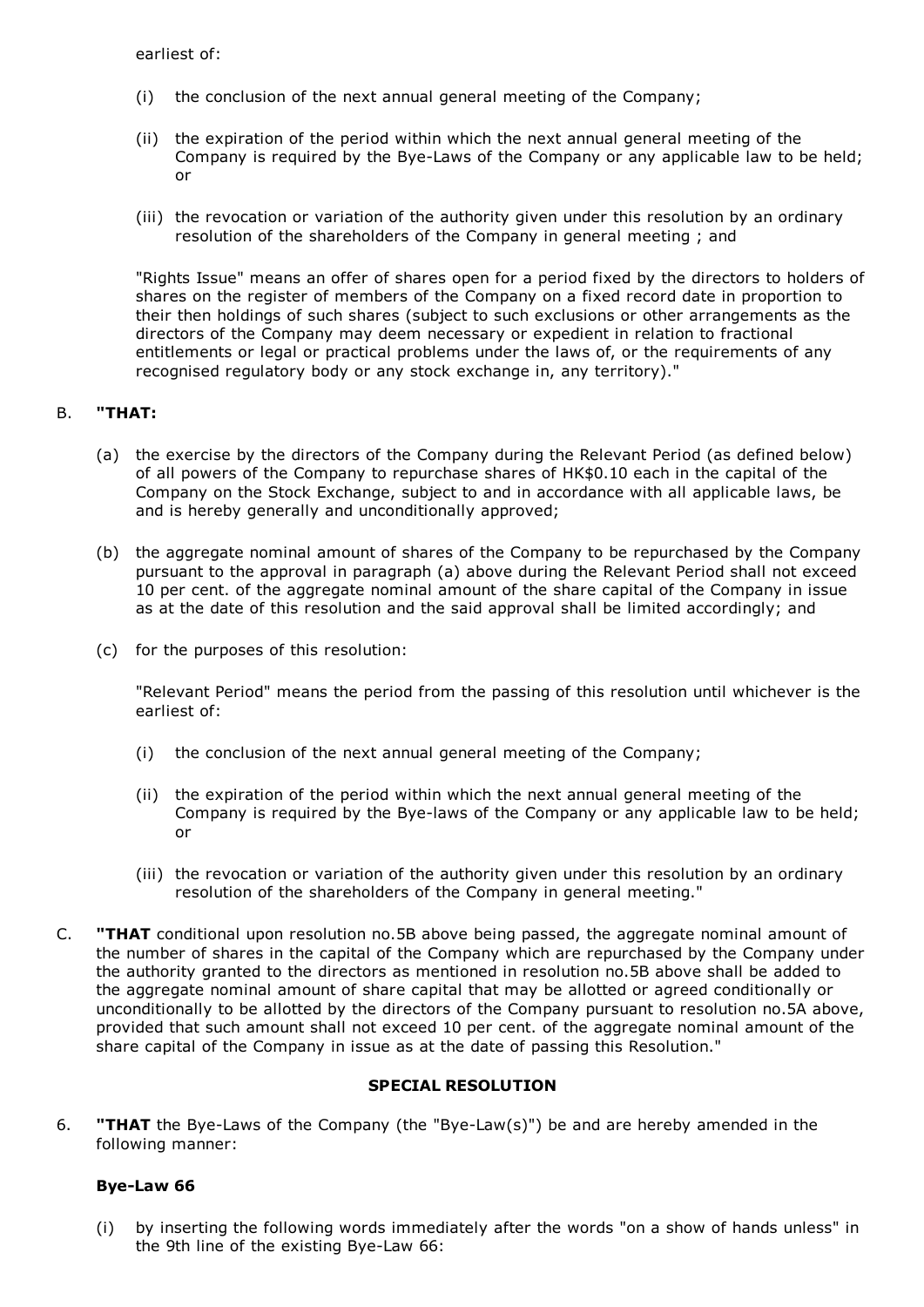"voting by way of a poll is required by the Listing Rules or";

- (ii) by deleting the full-stop at the end of the existing Bye-Law  $66(d)$  and substituting therefor a semicolon and the word "or"; and
- (iii) by inserting the following new Bye-Law  $66(e)$  immediately after the existing Bye-Law  $66(d)$ :

"(e) if required by the Listing Rules, by the Chairman of such meeting and/or Directors who, individually or collectively, hold proxies in respect of shares representing five per cent (5%) or more of the total voting rights at such meeting."

#### Bye-Law 68

by deleting the existing Bye-Law 68 in its entirety and substituting therefor the following new Bye-Law 68:

"68. If a poll is duly demanded the result of the poll shall be deemed to be the resolution of the meeting at which the poll was demanded. The Company shall only be required to disclose the voting figures on a poll if such disclosure is required by the Listing Rules."

#### Bye-Law  $86(4)$

by deleting the word "special" immediately before the word "resolution" in the 2nd line of the existing Bye-Law 86(4) and substituting the word "ordinary" therefor.

#### Bye-Law 122

by adding at the end of the existing Bye-Law 122 the following:

"Where a substantial shareholder (within the meaning of the Listing Rules) or a Director has a conflict of interest in a matter to be considered by the Board which the Board has determined to be material, the matter should not be dealt with by way of circulation of board resolutions pursuant to this Bye-Law and a board meeting should be held with the presence of the independent non-executive Directors who, and whose associates, have no material interest in the transaction.""

> By Order of the Board CHING Yu Lung *Company Secretary*

Hong Kong, 27th October 2006

Head office and principal place of business in Hong Kong: Unit 3, 6th Floor Hopeful Factory Centre 10 Wo Shing Street Fo Tan, New Territories Hong Kong

*Notes:*

- 1. A member entitled to attend and vote at the meeting convened by the above notice is entitled to appoint one or more than one proxy to attend and vote in his stead. A proxy need not be a member of the Company.
- 2. In order to be valid, a form of proxy and (if required by the Board of Directors) the power of attorney or other authority, if any, under which it is signed or a certified copy of that power of attorney or authority, must be deposited to the Company's branch share registrar in Hong Kong, Union Registrars Limited, Room 1803 Fook Lee Commercial Centre, Town Place, 33 Lockhart Road, Wanchai, Hong Kong not less than 48 hours before the time for holding the meeting or adjourned meeting.